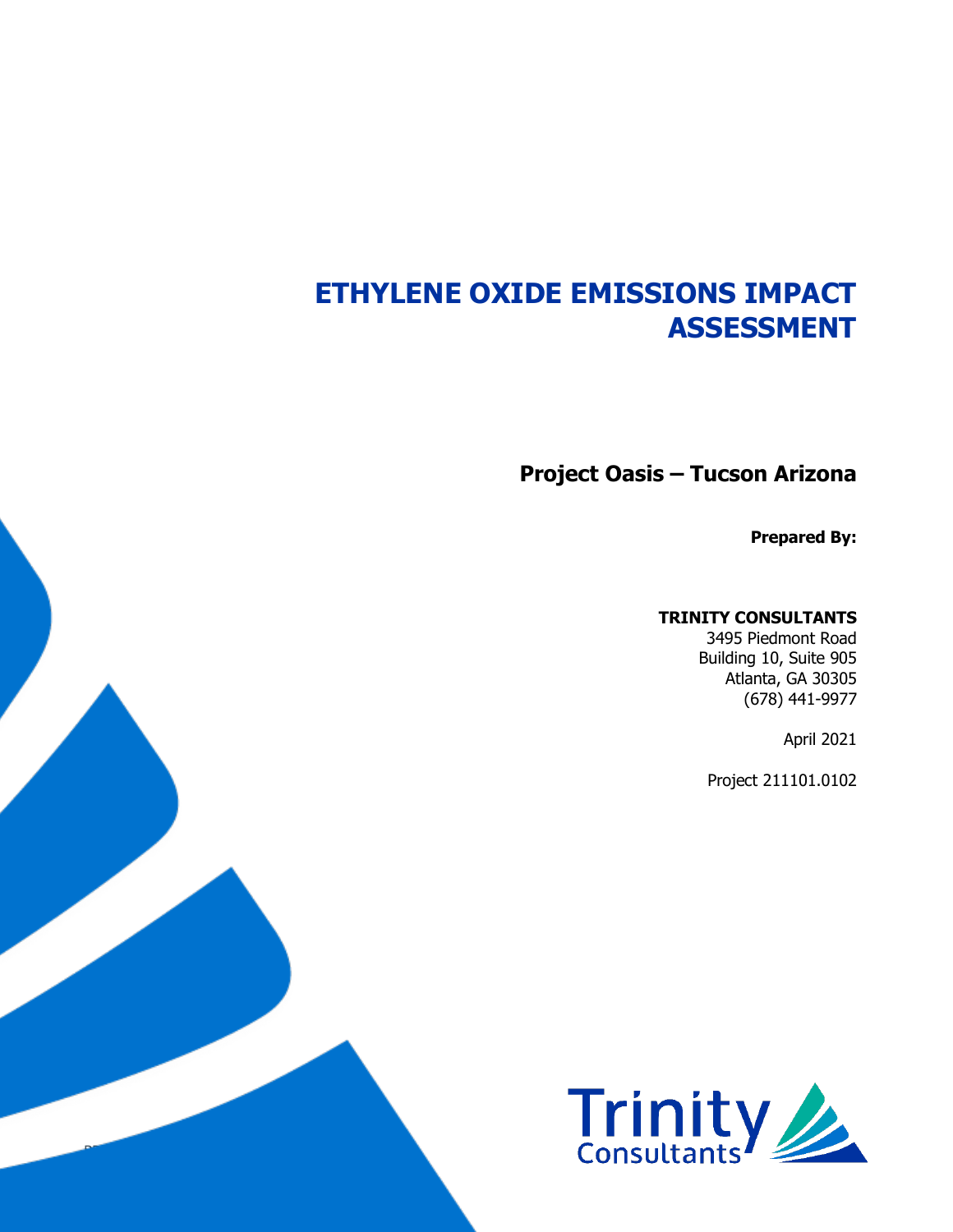## **TABLE OF CONTENTS**

|  | 1. ETHYLENE OXIDE EMISSIONS IMPACT ASSESSMENT       |  |
|--|-----------------------------------------------------|--|
|  |                                                     |  |
|  |                                                     |  |
|  |                                                     |  |
|  |                                                     |  |
|  |                                                     |  |
|  |                                                     |  |
|  |                                                     |  |
|  |                                                     |  |
|  | <b>APPENDIX A. ELECTRONIC TOXICS MODELING FILES</b> |  |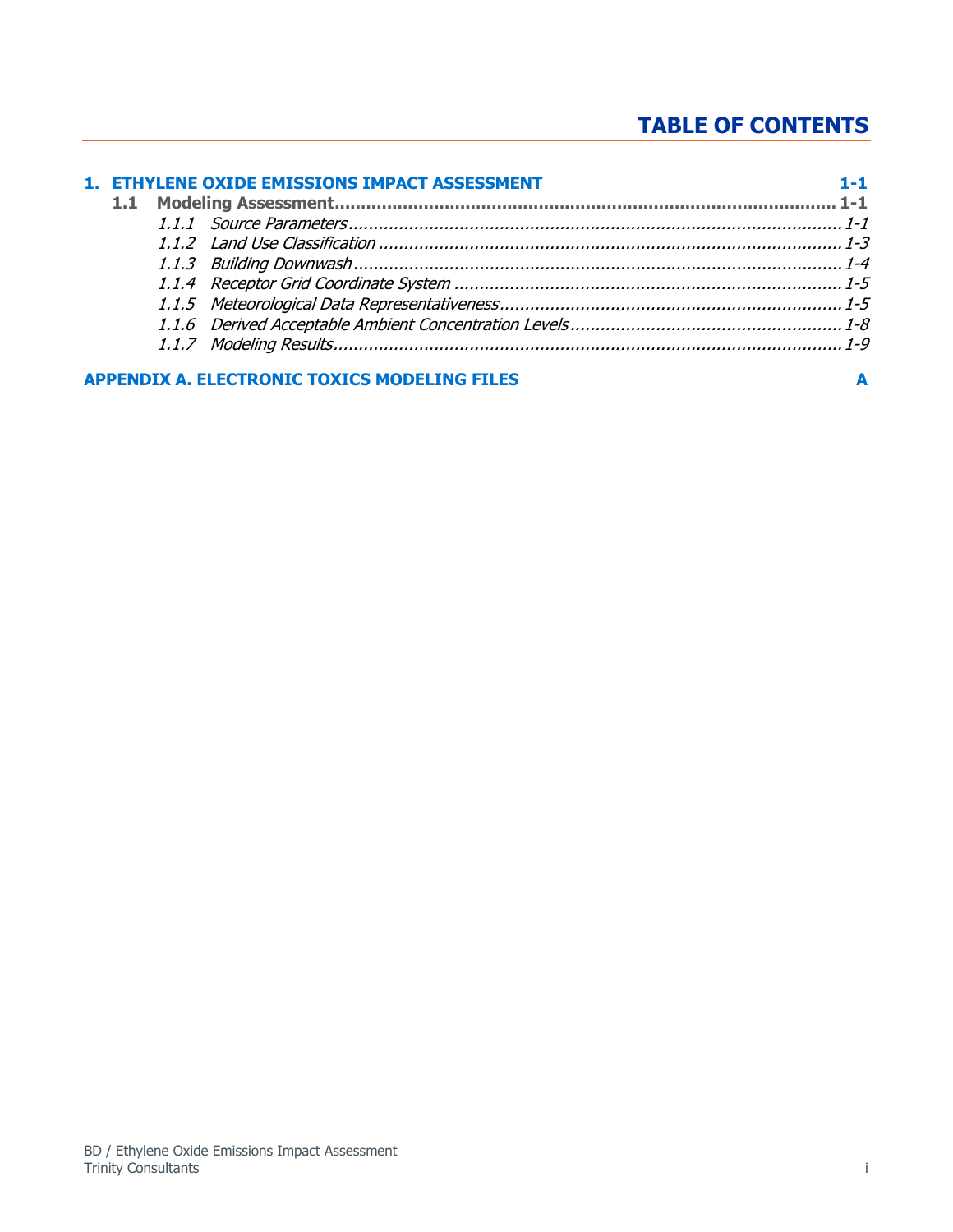## **1. ETHYLENE OXIDE EMISSIONS IMPACT ASSESSMENT**

<span id="page-2-0"></span>BD is in the process of obtaining the necessary approvals for construction and operation of an ethylene oxide sterilization facility in Tucson, Arizona. Although not directly required as part of the air permitting process by the applicable air permitting regulatory authority, the Pima County Department of Environmental Quality (PDEQ), this modeling assessment is being provided for the air permitting record for the facility for future potential reference.

<span id="page-2-1"></span>This assessment included dispersion modeling for ethylene oxide (EtO) from the Project Oasis facility.

## **1.1 Modeling Assessment**

Modeling conducted was done with the AERMOD (v19191) dispersion model. Meteorological data utilized for the modeling assessment was obtained from the Arizona Department of Environmental Quality website.<sup>1</sup> Meteorological data utilized was processed using AERMET (v19191), with the adjusted surface friction velocity option (ADJ  $U^*$ ). Five consecutive years of meteorological data (2014-2018) were utilized in the modeling assessment, with surface and upper air meteorological data from the Tucson International Airport utilized in the modeling analysis. Further information regarding the meteorological data utilized in this modeling assessment can be found in Section [1.1.5.](#page-6-1) This assessment was performed in accordance with the *Guideline*. <sup>2</sup>

#### <span id="page-2-2"></span>**1.1.1 Source Parameters**

Ethylene oxide emissions were modeled as point sources from eight specific facility stack locations, three facility dry bed emissions control systems (representing 6 stacks) and 2 catalytic oxidation emissions control systems. For point sources, AERMOD requires the stack height (m), inside stack exit diameter (m), temperature (K), and exit gas velocity (m/s) to be specified. [Table 1-1](#page-3-0) provides a summary of the location and stack parameters used in the dispersion model for the point sources. The modeled emission rate for the facility is based on current facility potential emission estimates.

<sup>1</sup> <http://www.azdeq.gov/aermet-data-files>

<sup>&</sup>lt;sup>2</sup> 40 CFR Part 51, Appendix W, the Guideline on Air Quality Models – January 2017 [\(https://www.epa.gov/scram/clean-air-act](https://www.epa.gov/scram/clean-air-act-permit-modeling-guidance)[permit-modeling-guidance\)](https://www.epa.gov/scram/clean-air-act-permit-modeling-guidance)

BD / Ethylene Oxide Emissions Impact Assessment Trinity Consultants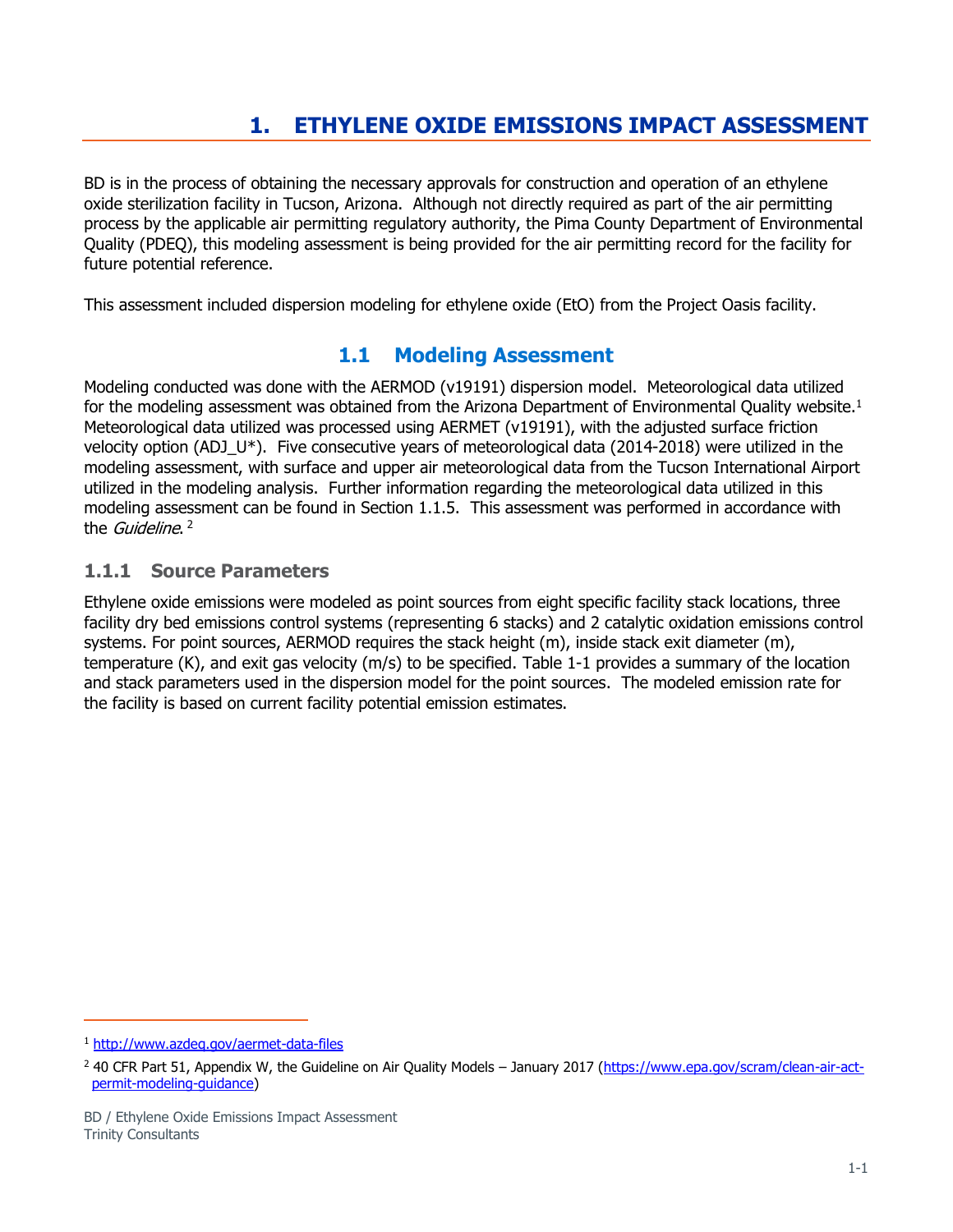<span id="page-3-0"></span>

| Source            | <b>Description</b>       | Easting (meter) | <b>Northing</b><br>(meter) | <b>Modeled</b><br><b>Emissions</b><br>(lb/yr) | <b>Modeled</b><br><b>Emissions</b><br>(lb/hr) | <b>Modeled</b><br><b>Emissions</b><br>(g/s) | Stack Height<br>(f <sup>t</sup> ) | <b>Stack Height</b><br>(m) | <b>Stack</b><br><b>Temperature</b><br>(F) | <b>Stack</b><br>Temperature<br>(K) | <b>Exit Velocity</b><br>$({\rm ft/s})$ | <b>Exit Velocity</b><br>(m/s) | <b>Stack Diameter</b><br>(f <sup>t</sup> ) | <b>Stack</b><br><b>Diameter</b><br>(m) |
|-------------------|--------------------------|-----------------|----------------------------|-----------------------------------------------|-----------------------------------------------|---------------------------------------------|-----------------------------------|----------------------------|-------------------------------------------|------------------------------------|----------------------------------------|-------------------------------|--------------------------------------------|----------------------------------------|
| DB <sub>1</sub> A | <b>WIP Ventilation</b>   | 515,331.8       | 3,556,055.7                | 131.75                                        | 1.50E-02                                      | 1.90E-03                                    | 44                                | 13.41                      |                                           | 294.26                             | 42.2                                   | 12.86                         | 3.17                                       | 0.966                                  |
| DB1B              | <b>WIP Ventilation</b>   | 515,322.4       | 3,556,046.1                | 131.75                                        | 1.50E-02                                      | 1.90E-03                                    | 44                                | 13.41                      |                                           | 294.26                             | 42.2                                   | 12.86                         | 3.17                                       | 0.966                                  |
| DB1C              | WIP Ventilation          | 515,318.1       | 3,556,041.3                | 131.75                                        | 1.50E-02                                      | 1.90E-03                                    | 44                                | 13.41                      |                                           | 294.26                             | 42.2                                   | 12.86                         | 3.17                                       | 0.966                                  |
| DB <sub>1</sub> D | <b>WIP Ventilation</b>   | 515,309.1       | 3,556,031.8                | 131.75                                        | 1.50E-02                                      | 1.90E-03                                    | 44                                | 13.41                      |                                           | 294.26                             | 42.2                                   | 12.86                         | 3.17                                       | 0.966                                  |
| DB <sub>2</sub>   | <b>DLC</b> Ventilation   | 515,338.0       | 3,556,062.2                | 79                                            | 9.02E-03                                      | 1.14E-03                                    | 44                                | 13.41                      |                                           | 294.26                             | 50.6                                   | 15.42                         | 3.17                                       | 0.966                                  |
| DB <sub>3</sub>   | Gas Rooms Ventilation    | 515,412.5       | 3,555,997.7                |                                               | 1.48E-03                                      | 1.87E-04                                    | 44                                | 13.41                      |                                           | 294.26                             | 48.98                                  | 14.93                         | 1.316                                      | 0.401                                  |
| CATOX1            | Process Emissions        | 515,450.4       | 3,556,022.4                | 44.8                                          | 5.11E-03                                      | 6.44E-04                                    | 50                                | 15.24                      | 135                                       | 330.37                             | 31.3                                   | 9.54                          |                                            | 0.610                                  |
| CATOX2            | <b>Process Emissions</b> | 515,456.3       | 3,556,016.3                | 44.8                                          | 5.11E-03                                      | 6.44E-04                                    | 50                                | 15.24                      | 135                                       | 330.37                             | 31.3                                   | 9.54                          |                                            | 0.610                                  |

**Table 1-1. Point Source Parameters**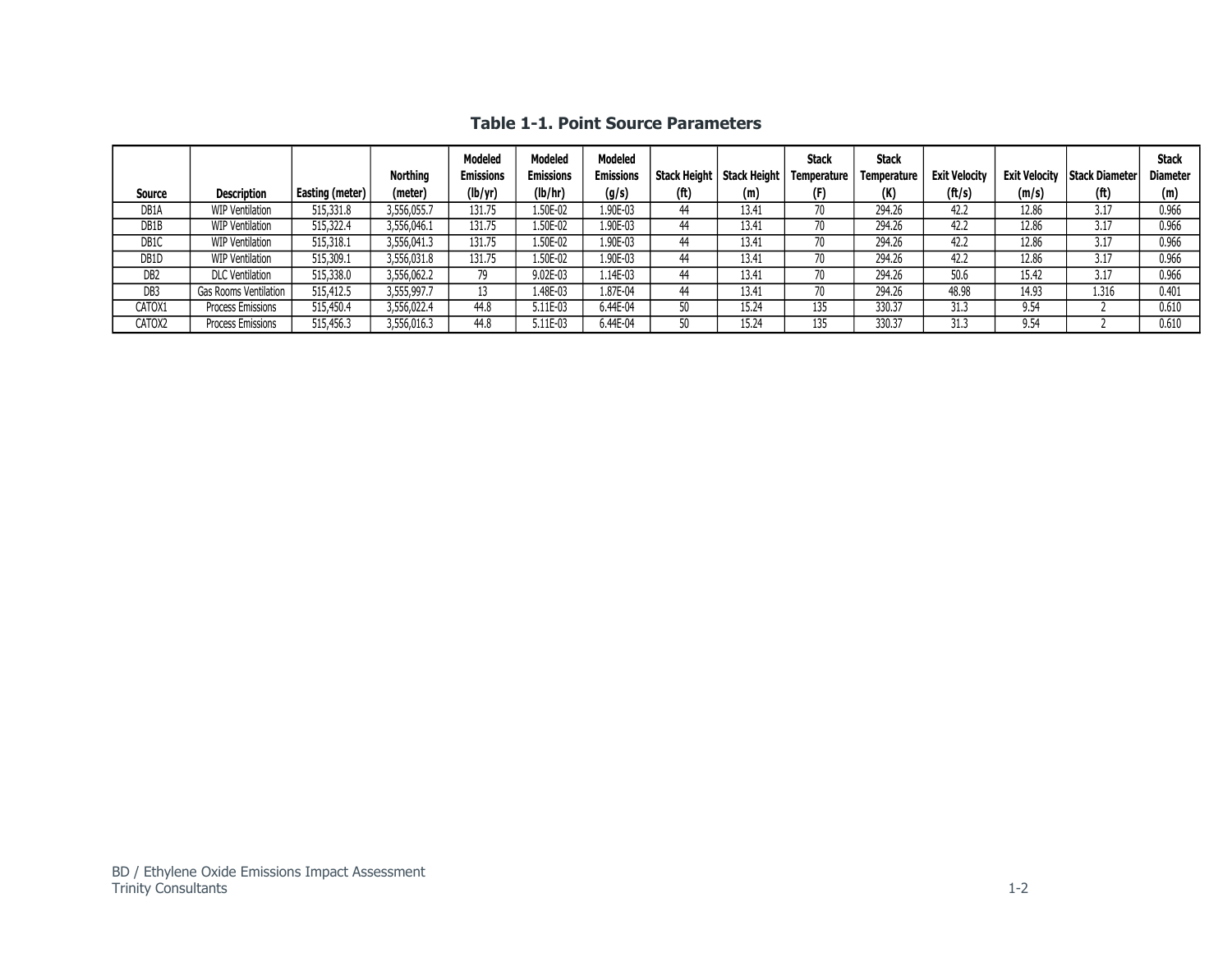## <span id="page-4-0"></span>**1.1.2 Land Use Classification**

Classification of land use in the immediate area surrounding a facility is important in determining the appropriate dispersion coefficients to select for a particular modeling application. The selection of either rural or urban dispersion coefficients for a specific application should follow one of two procedures. These include a land use classification procedure or a population-based procedure to determine whether the area is primarily urban or rural.<sup>3</sup>

Of the two methods, the land use procedure is considered more definitive. The land use within the total area circumscribed by a 3-kilometer (km) radius circle around the facility was classified using the land use typing scheme proposed by Auer. If land use types 23 (Developed, Medium Intensity), or 24 (Developed, High Intensity) account for 50% or more of the circumscribed area, urban dispersion coefficients should be used; otherwise, rural dispersion coefficients are appropriate.

AERSURFACE (v20060) was used for the extraction of the land-use values in the domain. The results of the land use analysis evaluation were as follows.

Each USGS NLCD 2016 land use class was compared to the most appropriate Auer land use category to quantify the total urban and rural area. [Table 1-2](#page-5-1) summarizes the results of this land use analysis. As approximately 92.1% of the area can be classified as rural, rural dispersion coefficients were used. The AERSURFACE files are enclosed in Appendix A.

<sup>&</sup>lt;sup>3</sup> 40 CFR Part 51, Appendix W, the Guideline on Air Quality Models (January 2017) – Section 7.2.1.1(b)(i)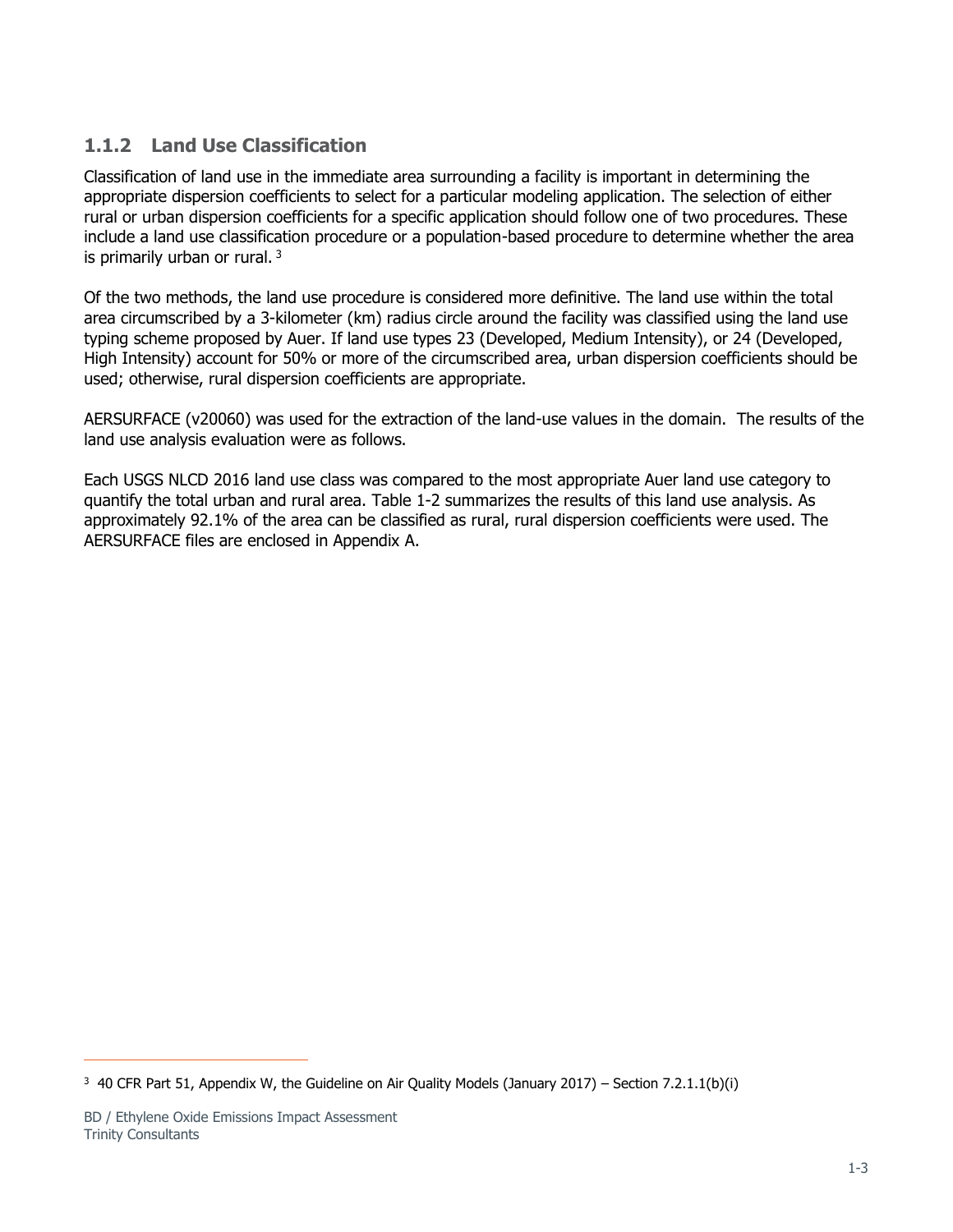<span id="page-5-1"></span>

| Category<br>ΙD | <b>Category Description</b>                  | <b>Number of</b><br><b>Grid Cells</b> | <b>Percent</b>        | <b>Dispersion</b><br><b>Class</b> |
|----------------|----------------------------------------------|---------------------------------------|-----------------------|-----------------------------------|
| 11             | Open Water                                   | $\mathbf 0$                           | $0.0\%$               | Rural                             |
| 21             | Developed, Open Space                        | 7,436                                 | 23.7%                 | Rural                             |
| 22             | Developed, Low Intensity                     | 2,653                                 | 8.4%                  | Rural                             |
| 23             | Developed, Medium Intensity                  | 1,655                                 | $5.3\%$               | Urban                             |
| 24             | Developed, High Intensity                    | 813                                   | 2.6%                  | Urban                             |
| 31             | Barren Land                                  | 1,148                                 | $3.7\%$               | Rural                             |
| 41             | <b>Deciduous Forest</b>                      | 0                                     | $0.0\%$               | Rural                             |
| 42             | Evergreen Forest                             | 0                                     | $0.0\%$               | Rural                             |
| 43             | <b>Mixed Forest</b>                          | 0                                     | $0.0\%$               | Rural                             |
| 52             | Shrub/Scrub                                  | 17,523                                | 55.8%                 | Rural                             |
| 71             | Grassland/Herbaceous                         | 197                                   | $0.6\%$               | Rural                             |
| 81             | Pasture/Hay                                  | 0                                     | $0.0\%$               | Rural                             |
| 82             | <b>Cultivated Crops</b>                      | 0                                     | $0.0\%$               | Rural                             |
| 90             | Woody Wetlands                               | 0                                     | $0.0\%$               | Rural                             |
| 95             | <b>Emergent Herbaceous Wetlands</b>          | 0                                     | $0.0\%$               | Rural                             |
|                | <b>Total</b><br><b>Urban</b><br><b>Rural</b> | 31,425                                | 100%<br>7.9%<br>92.1% |                                   |

#### **Table 1-2. Summary of Land Use Analysis**

## <span id="page-5-0"></span>**1.1.3 Building Downwash**

The effects of building downwash for each of the stack emission points were evaluated in terms of the proximity of the stack to nearby structures. The purpose of this evaluation is to determine if stack discharges might become caught in the turbulent wakes of these structures leading to downwash of the plumes. Wind blowing around a building creates zones of turbulence that are greater than if the building were absent.

For these modeling analyses, the direction-specific building dimensions used as input to the AERMOD model were calculated using the U.S. EPA's BPIP PRIME, version 04274. BPIP PRIME is designed to incorporate the concepts and procedures expressed in the GEP Technical Support document, the Building Downwash Guidance document, and other related documents.<sup>4</sup>

For the BPIP analysis, the structure elevations (buildings and stacks) were estimating using the AERMAP processor (v18081). Terrain elevations from the USGS 1-arc second NED were used for AERMAP

<sup>4</sup> U.S. EPA, Office of Air Quality Planning and Standards, Guidelines for Determination of Good Engineering Practice Stack Height (Technical Support Document for the Stack Height Regulations) (Revised), Research Triangle Park, North Carolina, EPA 450/4-80-023R, June 1985.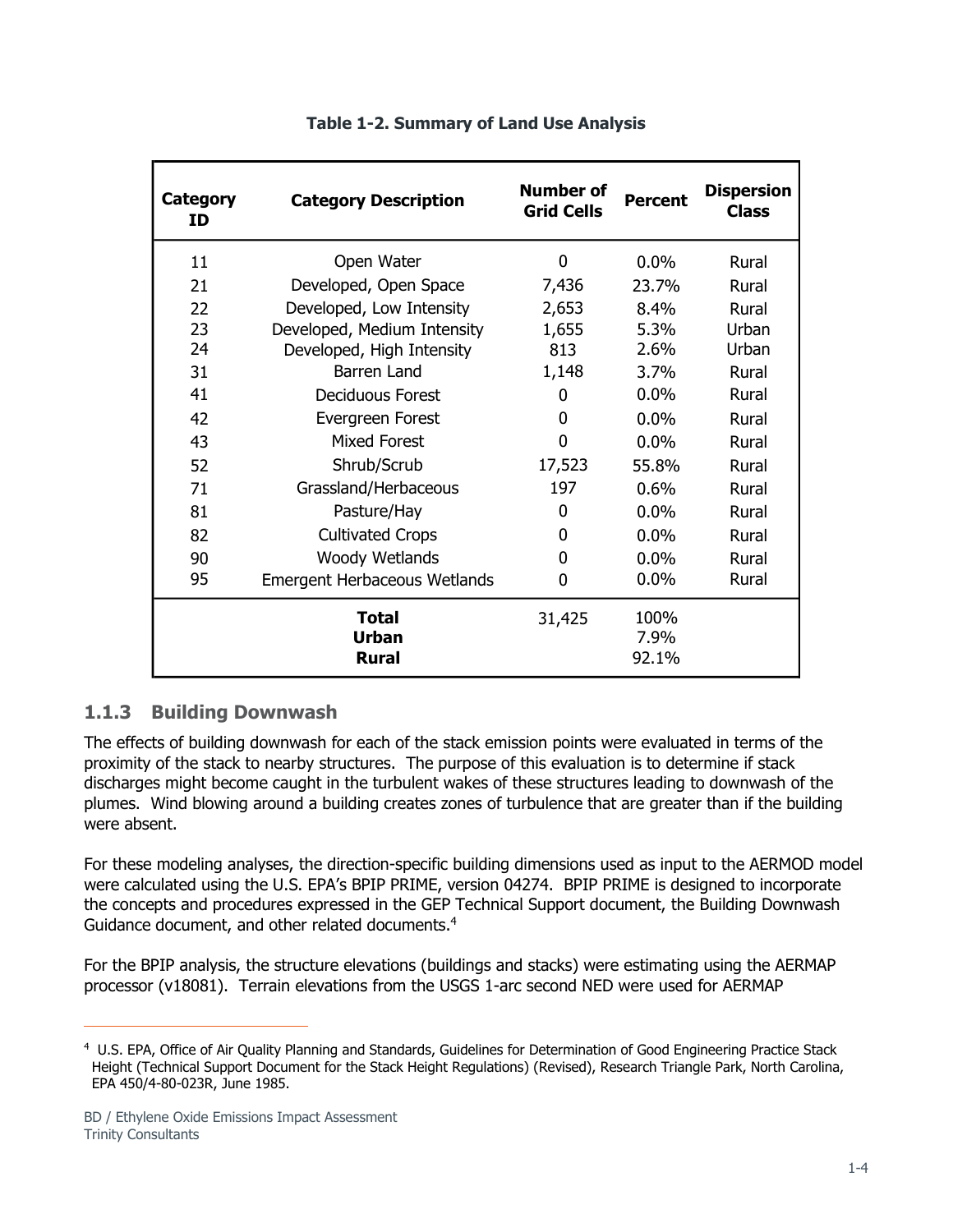processing. In all modeling analysis data files, the location of emission points and structures were represented in the UTM coordinate system, zone 12, NAD 83.

EPA has promulgated stack height regulations that restrict the use of stack heights in excess of "Good . Engineering Practice" (GEP) in air dispersion modeling analyses. Under these regulations, that portion of a stack in excess of the GEP height is generally not creditable when modeling to determine source impacts. This essentially prevents the use of excessively tall stacks to reduce ground-level pollutant concentrations.

This equation is limited to stacks located within five times the lesser dimension (5L) of a building structure. Stacks located at a distance greater than 5L from a building structure are not subject to the wake effects of the structure. The wind direction-specific downwash dimensions and the dominant downwash structures used in this analysis are determined using BPIP. In general, the lowest GEP stack height for any source is 65 meters by default.<sup>5</sup> The BPIP evaluation indicates that none of the stacks included within the modeling analysis exceed GEP stack height.

Input and output files from the BPIP downwash analysis are provided in the electronic files included in Appendix A.

## <span id="page-6-0"></span>**1.1.4 Receptor Grid Coordinate System**

Modeled concentrations were calculated at ground-level receptors placed along the Project Oasis facility property boundary, and on a variable Cartesian receptor grid. Property/ambient boundary receptors were spaced no more than 25 meters apart. Beyond the property boundary, receptors were placed with 100 meters spacing on a Cartesian grid extending outward from the facility. An approximately 10 km by 10 km modeling domain with a receptor spacing of 100 meters was created.

Also, six residential receptors, as identified from review of aerial imagery and data reviewed regarding land use classification information (industrial/commercial) from available online information, were also placed within the receptor grid system to provide predicted modeled impacts at the nearest residential areas. <sup>6</sup>

Receptor elevations and hill heights required by AERMOD were determined using the AERMAP terrain preprocessor (v18081). Terrain elevations from the USGS 1-arc second NED were used for AERMAP processing. In all modeling analysis data files, the location of receptors was represented in the UTM coordinate system, zone 12, NAD 83.

## <span id="page-6-1"></span>**1.1.5 Meteorological Data Representativeness**

The U.S. EPA's federal *Guideline on Air Quality Models*, codified at 40 CFR 51, Appendix W, states in Section 8.4.1, "Meteorological Input Data – Discussion":

The meteorological data used as input to a dispersion model should be selected on the basis of spatial and climatological (temporal) representativeness as well as the ability of the individual parameters selected to characterize the transport and dispersion conditions in the area of concern. The representativeness of the measured data is dependent on numerous factors including, but not limited to: (1) the proximity of the

<sup>5</sup> 40 CFR 51.100(ii)

<sup>6</sup> <https://webcms.pima.gov/cms/one.aspx?portalId=169&pageId=22235>

BD / Ethylene Oxide Emissions Impact Assessment Trinity Consultants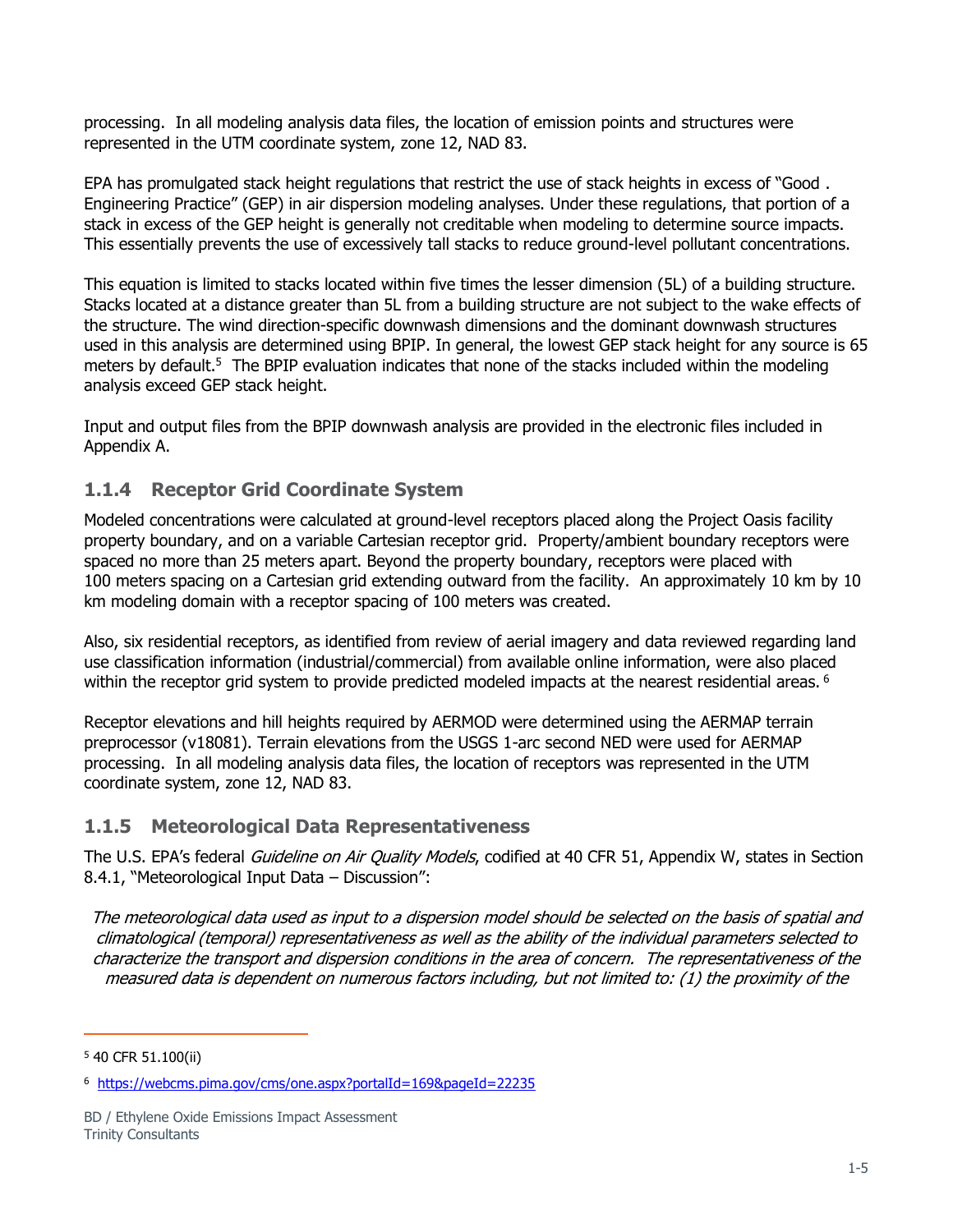#### meteorological monitoring site to the area under consideration; (2) the complexity of the terrain; (3) the exposure of the meteorological monitoring site; and (4) the period of time during which data are collected.

The Project Oasis facility is located in Pima County, Arizona. 2014-2018 meteorological data for the Tucson International Airport surface station and upper air station, with the use of ADJ\_U\*. ADJ\_U\* is a regulatory default option that improves overall model performance during periods of low-wind/stable conditions by adjusting the surface frictional velocity (u\*) in AERMET.

The Tucson International Airport meteorological station is located at 32.132 degrees (latitude) and -110.956 degrees (longitude) and is approximately 1 km west of the Facility. It is in the same geographic area of the subject facility and well placed to satisfy the proximity and terrain based representativeness considerations of Appendix W. The meteorological data period utilized, 2014-2018, provides 5 years of consecutive data sufficiently representative to evaluate all potential meteorological conditions that could occur at the Project Oasis facility.

An AERSURFACE analysis was completed to compare the surface characteristics around the facility's location and the chosen meteorological NWS station at the Tucson International Airport. AERSURFACE was executed for both the facility site and the NWS station using monthly temporal resolution and the default 1 km radius domain of twelve 30-degree sectors for the roughness surface length.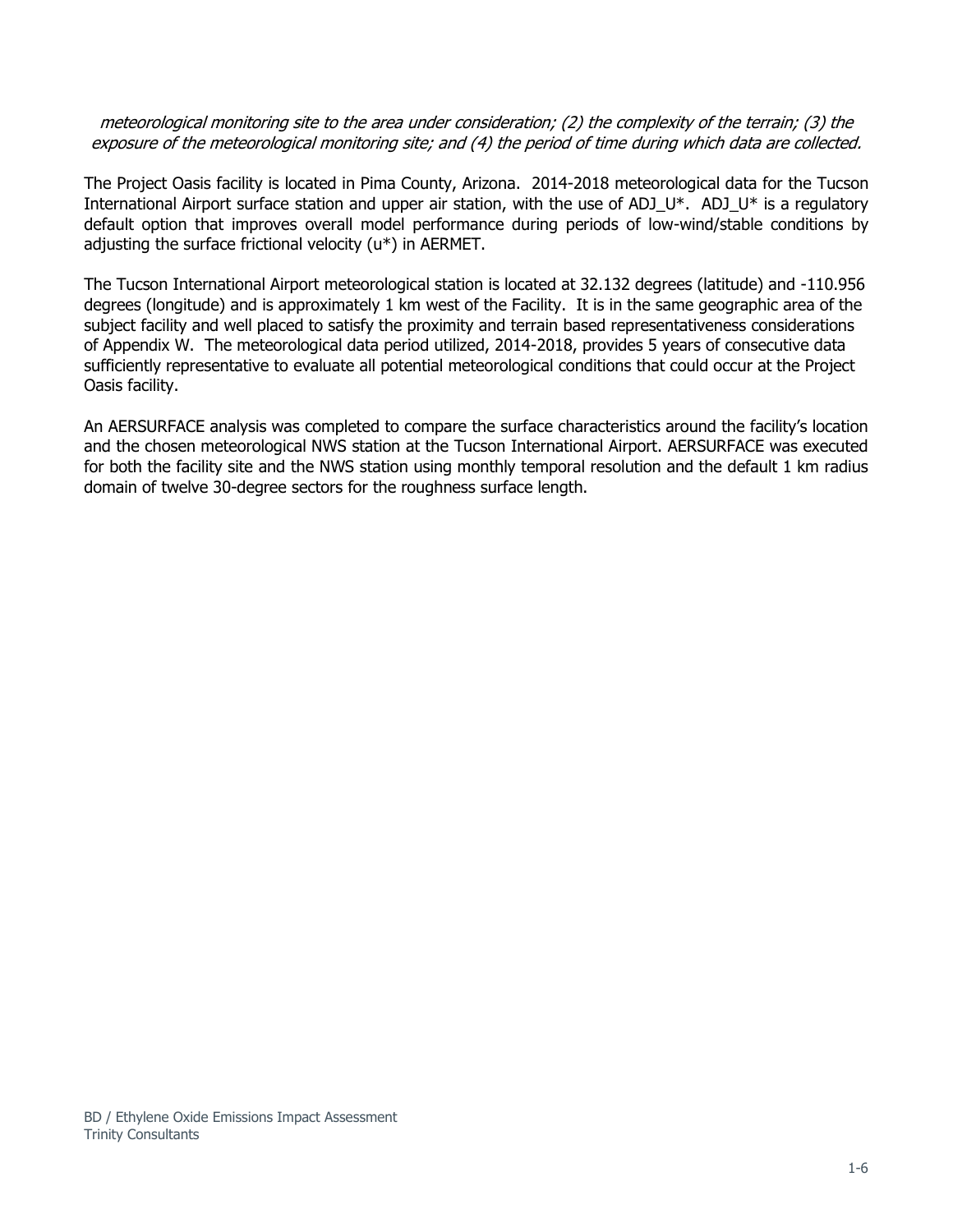

### **Figure 1-1. Comparison of Land Use Categories around the Facility and the Tucson International Airport NWS Station**

Given the same geographic setting and relative proximity of the airport site and the Project Oasis facility, the land use categories around each site are very similar, with the majority of the land use around both areas defined as shrub/scrub areas. [Table 1-3](#page-9-1) below demonstrates and compares the numeric values for the Albedo, Bowen ratio, and Surface Roughness for both the airport NWS station and the subject facility.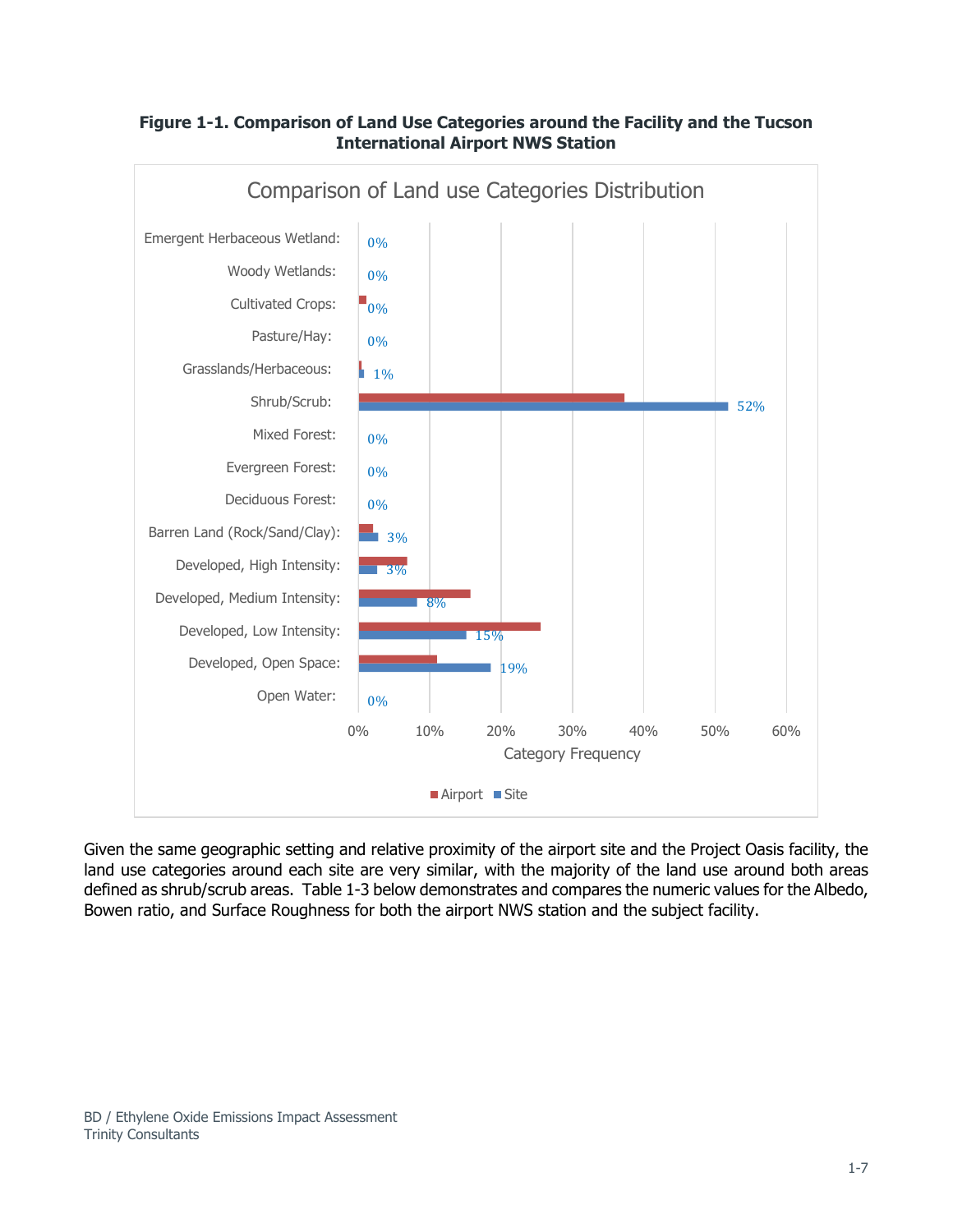<span id="page-9-1"></span>

|               |        |        |                                     | <b>Albedo</b> |             |        |        |       |                                |        |        |       |
|---------------|--------|--------|-------------------------------------|---------------|-------------|--------|--------|-------|--------------------------------|--------|--------|-------|
|               |        |        | <b>Tucson International Airport</b> |               | <b>Site</b> |        |        |       | Difference (%): Site - Airport |        |        |       |
|               | Winter | Spring | Summer                              | Fall          | Winter      | Spring | Summer | Fall  | Winter                         | Spring | Summer | Fall  |
| <b>Sector</b> | (DJF)  | (MAM)  | (JJA)                               | (SON)         | (DJF)       | (MAM)  | (JJA)  | (SON` | (DJF)                          | (MAM)  | (JJA)  | (SON) |
| Domain        | 0.21   | 0.2    | 0.2                                 | 0.2           | 0.22        | 0.21   | 0.21   | 0.21  | 5%                             | 5%     | 5%     | 5%    |

|                                               |       |       |                              |        | <b>Bowen Ratio</b> |       |        |        |                                |       |       |       |
|-----------------------------------------------|-------|-------|------------------------------|--------|--------------------|-------|--------|--------|--------------------------------|-------|-------|-------|
|                                               |       |       | Tucson International Airport |        |                    |       | Site   |        | Difference (%): Site - Airport |       |       |       |
| <b>Moisture</b><br>Winter<br>Spring<br>Summer |       | Fall  | Winter                       | Sprina | Summer             | Fall  | Winter | Spring | Summer                         | Fall  |       |       |
| <b>Conditions</b>                             | (DJF) | (MAM) | (JJA)                        | (SON)  | (DJF)              | (MAM) | (JJA)  | (SON)  | (DJF)                          | (MAM) | (JJA) | (SON) |
| Average                                       | 2.05  | 1.31  | 1.56                         | 2.05   | 2.56               | 1.42  | l.84   | 2.56   | 20%                            | 8%    | 15%   | 20%   |
| Dry                                           | 4.36  | 2.88  | 3.26                         | 4.36   | 5.21               | 3.01  | 3.61   | 5.21   | 16%                            | 4%    | 10%   | 16%   |
| Wet                                           | 0.99  | 2.88  | 3.26                         | 4.36   | 1.11               | 3.01  | 3.61   | 5.21   | 11%                            | 4%    | 10%   | 16%   |

|               |                                     |               |               |       | Surface Roughness Length (m) |               |               |       | Surface Roughness Length (m)   |               |               |         |
|---------------|-------------------------------------|---------------|---------------|-------|------------------------------|---------------|---------------|-------|--------------------------------|---------------|---------------|---------|
|               | <b>Tucson International Airport</b> |               |               |       |                              |               | <b>Site</b>   |       | Difference (%): Site - Airport |               |               |         |
|               | Winter                              | <b>Spring</b> | <b>Summer</b> | Fall  | <b>Winter</b>                | <b>Spring</b> | <b>Summer</b> | Fall  | Winter                         | <b>Spring</b> | <b>Summer</b> | Fall    |
| <b>Sector</b> | (DJF)                               | (MAM)         | (JJA)         | (SON) | (DJF)                        | (MAM)         | (JJA)         | (SON) | (DJF)                          | (MAM)         | (JJA)         | (SON)   |
| $0 - 30$      | 0.077                               | 0.096         | 0.112         | 0.096 | 0.044                        | 0.054         | 0.062         | 0.054 | $-75%$                         | $-78%$        | $-81%$        | $-78%$  |
| $30 - 60$     | 0.093                               | 0.112         | 0.128         | 0.112 | 0.042                        | 0.051         | 0.058         | 0.051 | $-121%$                        | $-120%$       | $-121%$       | $-120%$ |
| $60 - 90$     | 0.101                               | 0.121         | 0.137         | 0.121 | 0.065                        | 0.074         | 0.082         | 0.074 | -55%                           | $-64%$        | $-67%$        | $-64%$  |
| $90 - 120$    | 0.164                               | 0.189         | 0.209         | 0.189 | 0.133                        | 0.136         | 0.137         | 0.136 | $-23%$                         | $-39%$        | $-53%$        | $-39%$  |
| 120 - 150     | 0.058                               | 0.074         | 0.088         | 0.074 | 0.150                        | 0.150         | 0.150         | 0.150 | 61%                            | 51%           | 41%           | 51%     |
| 150 - 180     | 0.059                               | 0.074         | 0.088         | 0.074 | 0.116                        | 0.121         | 0.125         | 0.121 | 49%                            | 39%           | 30%           | 39%     |
| $180 - 210$   | 0.123                               | 0.145         | 0.164         | 0.145 | 0.109                        | 0.115         | 0.119         | 0.115 | $-13%$                         | $-26%$        | $-38%$        | $-26%$  |
| $210 - 240$   | 0.044                               | 0.056         | 0.067         | 0.056 | 0.083                        | 0.094         | 0.102         | 0.094 | 47%                            | 40%           | 34%           | 40%     |
| 240 - 270     | 0.080                               | 0.091         | 0.101         | 0.091 | 0.090                        | 0.100         | 0.107         | 0.100 | 11%                            | 9%            | 6%            | 9%      |
| 270 - 300     | 0.091                               | 0.105         | 0.116         | 0.105 | 0.102                        | 0.115         | 0.124         | 0.115 | 11%                            | 9%            | 6%            | 9%      |
| 300 - 330     | 0.075                               | 0.089         | 0.101         | 0.089 | 0.125                        | 0.133         | 0.138         | 0.133 | 40%                            | 33%           | 27%           | 33%     |
| 330 - 360     | 0.050                               | 0.063         | 0.074         | 0.063 | 0.060                        | 0.071         | 0.079         | 0.072 | 17%                            | 11.3%         | 6%            | 13%     |
| Average       | 0.085                               | 0.101         | 0.115         | 0.101 | 0.093                        | 0.101         | 0.107         | 0.101 | 9%                             | $0\%$         | $-8%$         | $0\%$   |

"DJF" means December, January, and February

"MAM" means March, April, and May

"JJA" means June, July, August

"SON" means September, October, November

(All AERSURFACE default settings)

The Albedo, Bowen Ratio, and Surface Roughness values for both sites are very comparable, as demonstrated in [Table 1-3](#page-9-1) above. Therefore, based on the similar geographic setting, the proximity of the NWS site, and the comparability of land use and surface characteristics between the two locations, the Tucson International Airport is determined to be sufficiently representative for use for the modeling analysis.

#### <span id="page-9-0"></span>**1.1.6 Derived Acceptable Ambient Concentration Levels**

For this assessment, acceptable ambient concentration levels were derived for the annual averaging period. The acceptable ambient concentration level was considered as follows.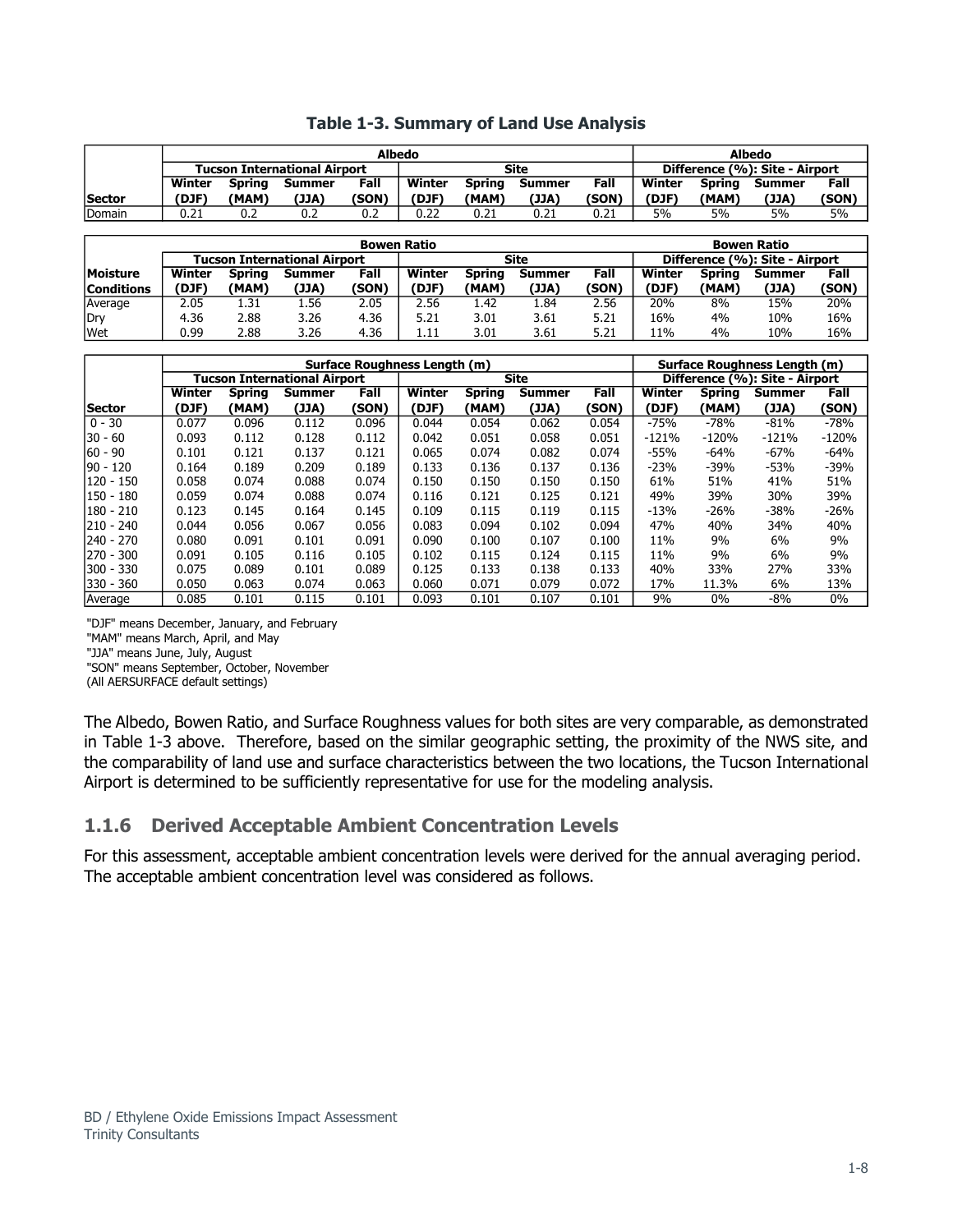#### **1.1.6.1 Annual Acceptable Concentration Levels**

Annual acceptable concentration levels at the nearest residential receptors were considered to be results less than EPA's 100-in-a-million risk threshold level, developed as follows.<sup>7</sup>

The EPA defined IRIS value for inhalation unit risk (IUR) for ethylene oxide is 3 x  $10^{-3}$  µg/m<sup>3</sup>. <sup>8</sup> However, with elevated risk associated with the mutagenic mode of action through early life exposures, EPA multiplied the IUR by 1.6, to get a modified IUR of  $5 \times 10^{-3}$  µg/m<sup>3</sup>.

EPA's National Air Toxics Assessment (NATA) utilized a 100-in-a-million risk threshold level for determining acceptable levels of risk. So, to derive the annual acceptable concentration;

Cancer Risk / IUR = 100/1,000,000/0.005 µg/m<sup>3</sup> = **0.02 µg/m<sup>3</sup>**

## <span id="page-10-0"></span>**1.1.7 Modeling Results**

<span id="page-10-1"></span>Using the source parameters specified in [Table 1-1,](#page-3-0) and additional model setup as described above, AERMOD was executed for each of the five years of meteorological data to determine the maximum predicted modeled annual concentrations of ethylene oxide at each receptor location. [Table 1-4](#page-10-1) below summarizes the Maximum Ground Level Concentration (MGLC), occurring on the facility ambient air boundary (property boundary).

| Year                                 | <b>Max Annual</b><br>Concentration<br>$(\mu g/m^3)$      | <b>EPA 100-in-a -</b><br><b>Million Risk</b><br><b>Threshold</b><br>$(\mu g/m^3)$ |
|--------------------------------------|----------------------------------------------------------|-----------------------------------------------------------------------------------|
| 2014<br>2015<br>2016<br>2017<br>2018 | 1.64F-01<br>1.55E-01<br>1.49E-01<br>1.49E-01<br>1.66E-01 | $2.0E-02$                                                                         |

#### **Table 1-4. Maximum Predicted Modeled Impacts – Project Oasis Facility**

Analyses were also conducted to evaluate predicted modeled impacts at each of six identified residential receptors near the Project Oasis facility. [Table 1-5](#page-11-0) below summarizes the annual average maximum predicted modeled impacts at the residential receptor locations identified. Distance of residential receptors from the facility sources based on the distance of the receptor from the CATOX1 stack location at the facility.

 $7$  Annual impacts evaluated at nearest residential receptors for acceptable impacts, since the EPA derived IRIS value on which the acceptable concentration is based assumes a long-term lifetime based exposure at the indicated concentration level.

<sup>8</sup> [https://cfpub.epa.gov/ncea/iris/iris\\_documents/documents/subst/1025\\_summary.pdf](https://cfpub.epa.gov/ncea/iris/iris_documents/documents/subst/1025_summary.pdf)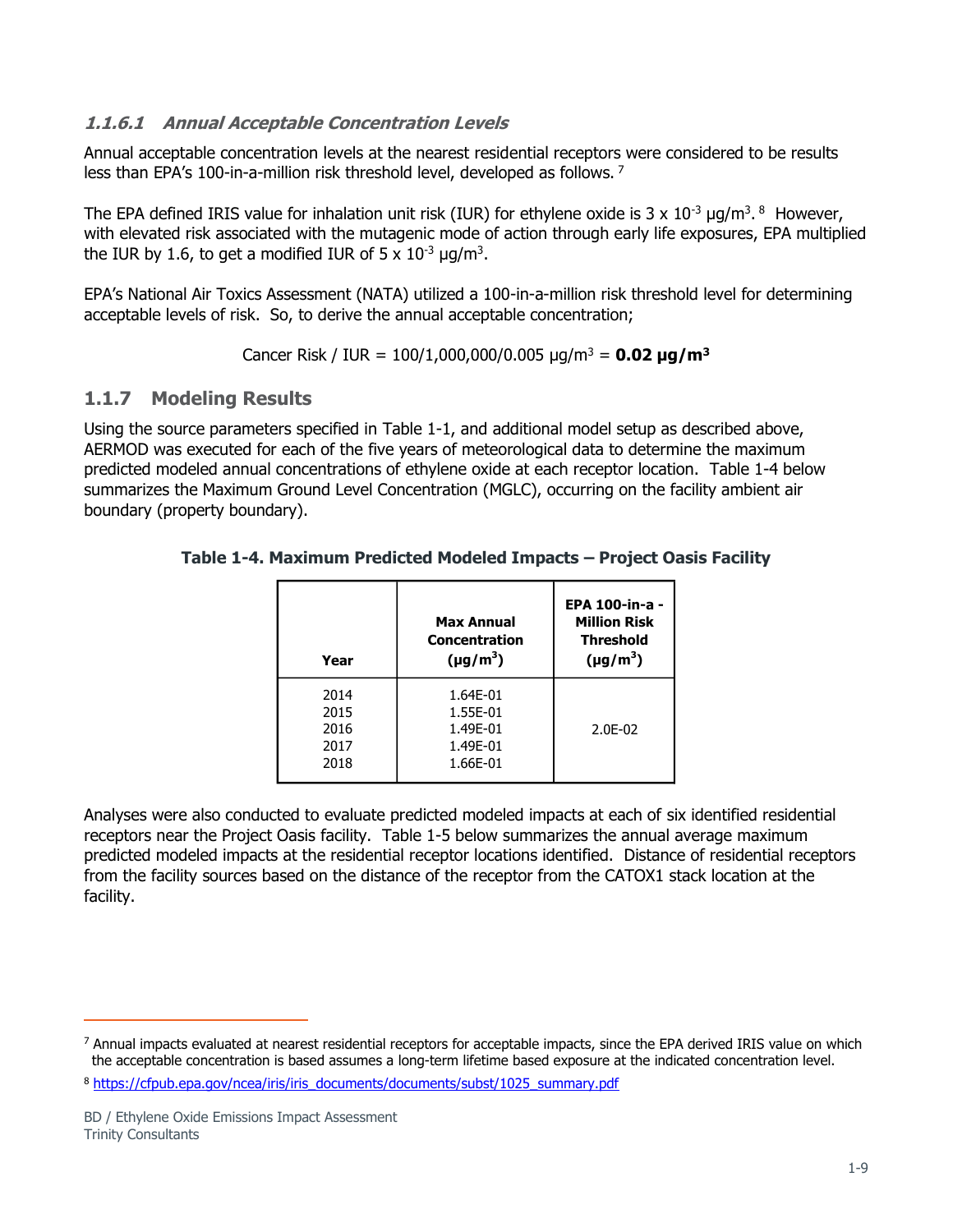#### <span id="page-11-0"></span>**Table 1-5. Maximum Predicted Modeled Impacts at Identified Residential Receptors – Project Oasis Facility**

| Residential Area                 | Easting (meter)        | <b>Northing</b><br>(meter) | <b>Max Annual</b><br><b>Concentration</b><br>$(\mu g/m^3)$ | Averaging<br>Period | EPA 100-in-a-<br><b>Million Risk</b><br><b>Threshold</b><br>$(\mu g/m^3)$ | Ratio of<br><b>Result to EPA</b><br>100-in-a -<br><b>Million Risk</b><br><b>Threshold</b> | Distance from<br>the Facility<br>Sources (km) |
|----------------------------------|------------------------|----------------------------|------------------------------------------------------------|---------------------|---------------------------------------------------------------------------|-------------------------------------------------------------------------------------------|-----------------------------------------------|
| R1                               | 514,958.3              | 3,555,543.6                | 3.80E-03                                                   | Annual              | 2.0E-02                                                                   | 0.19                                                                                      | 0.69                                          |
| R <sub>2</sub><br>R <sub>3</sub> | 513,348.4<br>514,210.8 | 3,554,229.7<br>3,554,082.2 | 4.80E-04<br>6.00E-04                                       | Annual<br>Annual    | 2.0E-02<br>2.0E-02                                                        | 0.02<br>0.03                                                                              | 2.76<br>2.30                                  |
| R <sub>4</sub>                   | 517,627.8              | 3,553,620.3                | 8.00E-04                                                   | Annual              | 2.0E-02                                                                   | 0.04                                                                                      | 3.23                                          |
| R <sub>5</sub>                   | 515,210.6              | 3,558,528.6                | 3.63E-03                                                   | Annual              | 2.0E-02                                                                   | 0.18                                                                                      | 2.52                                          |
| R <sub>6</sub>                   | 513,050.6              | 3,559,998.1                | 2.93E-03                                                   | Annual              | $2.0E-02$                                                                 | 0.15                                                                                      | 4.65                                          |

Predicted modeled impacts demonstrate that modeled risk from ethylene oxide concentrations at the nearest residential receptors near the Project Oasis facility do not exceed 100-in-a-million for an individual if that person was exposed to that concentration continuously for a lifetime. The 100-in-a-million risk threshold level referenced is the EPA derived individual risk threshold for determining an acceptable level of risk for annual ethylene oxide exposure  $(0.02 \text{ µg/m}^3)$ .  $9$ 

All air dispersion modeling files are included in Appendix A.

A graphical representation of modeled receptors as part of this modeling assessment, can be found below in Figure 1-2.

<sup>&</sup>lt;sup>9</sup> <https://www.epa.gov/il/ethylene-oxide-emissions-frequent-questions>

BD / Ethylene Oxide Emissions Impact Assessment Trinity Consultants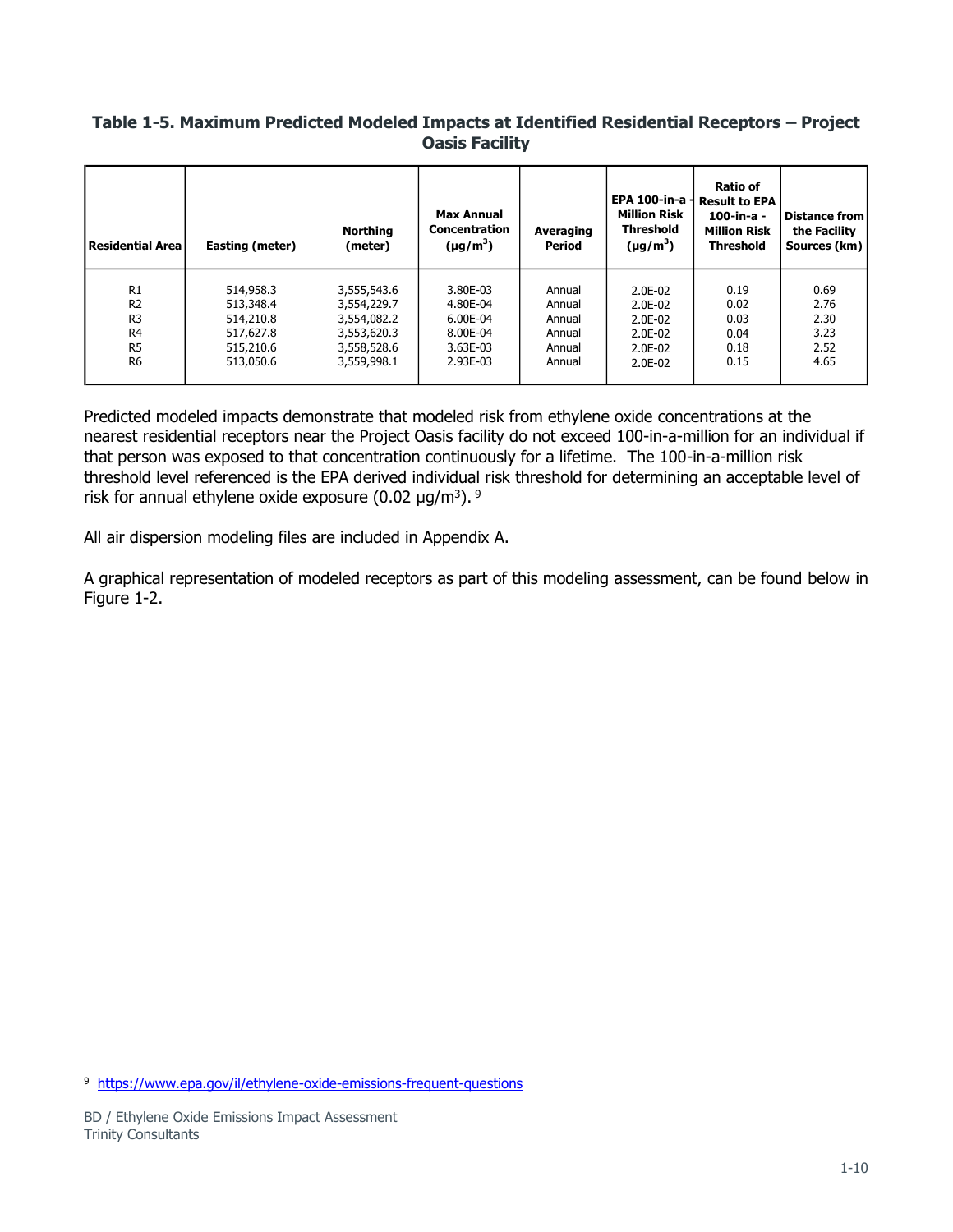

**Figure 1-2. Project Oasis Modeling Domain**